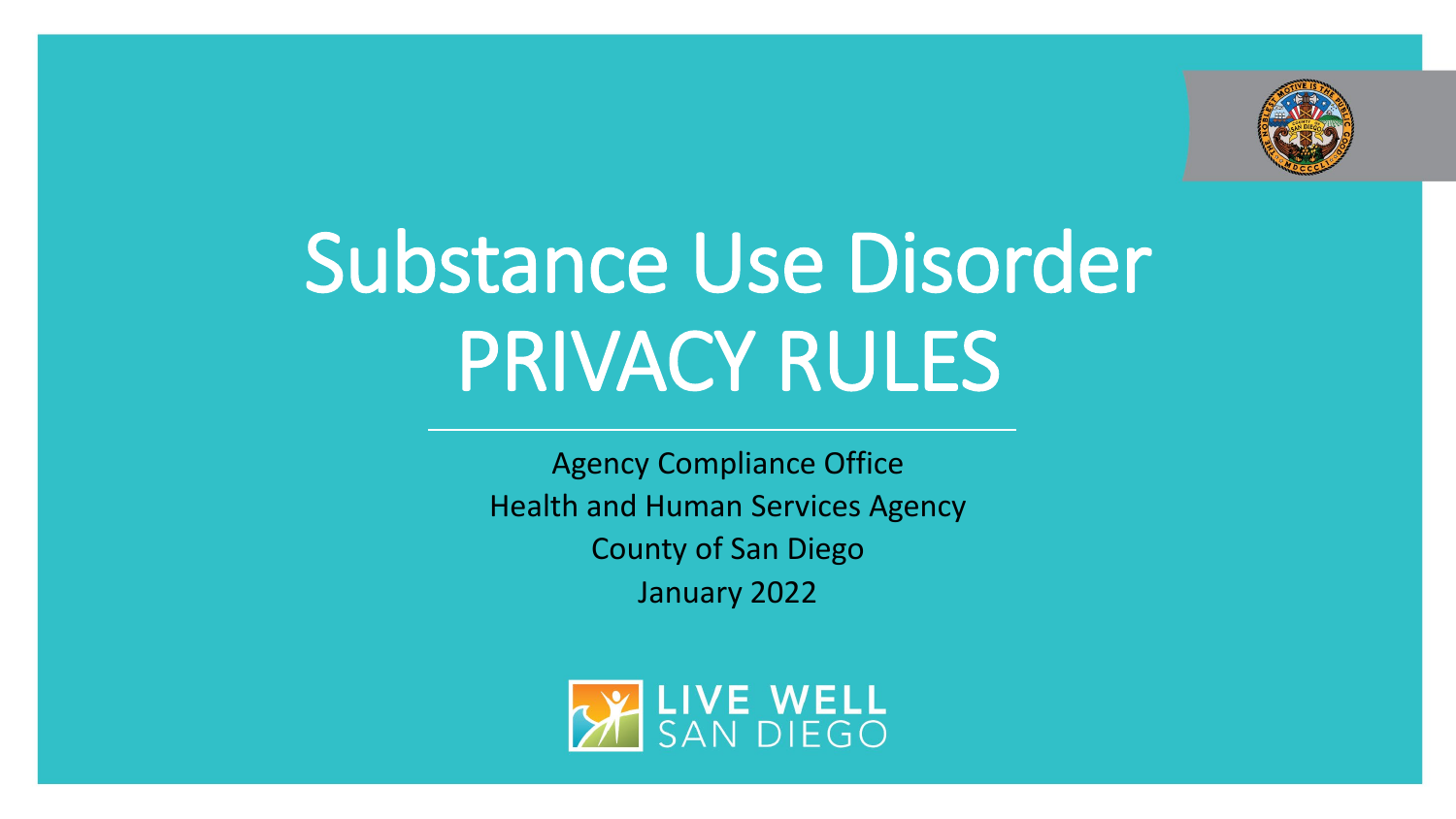

This slide deck is provided as an aide to help you manage your agency's privacy requirements. It remains the responsibility of your agency to ensure your program is aware of and adheres to all applicable laws, rules, regulations, and contractual requirements. This slide deck includes common topics but is not meant to be a comprehensive list of requirements nor to provide legal advice.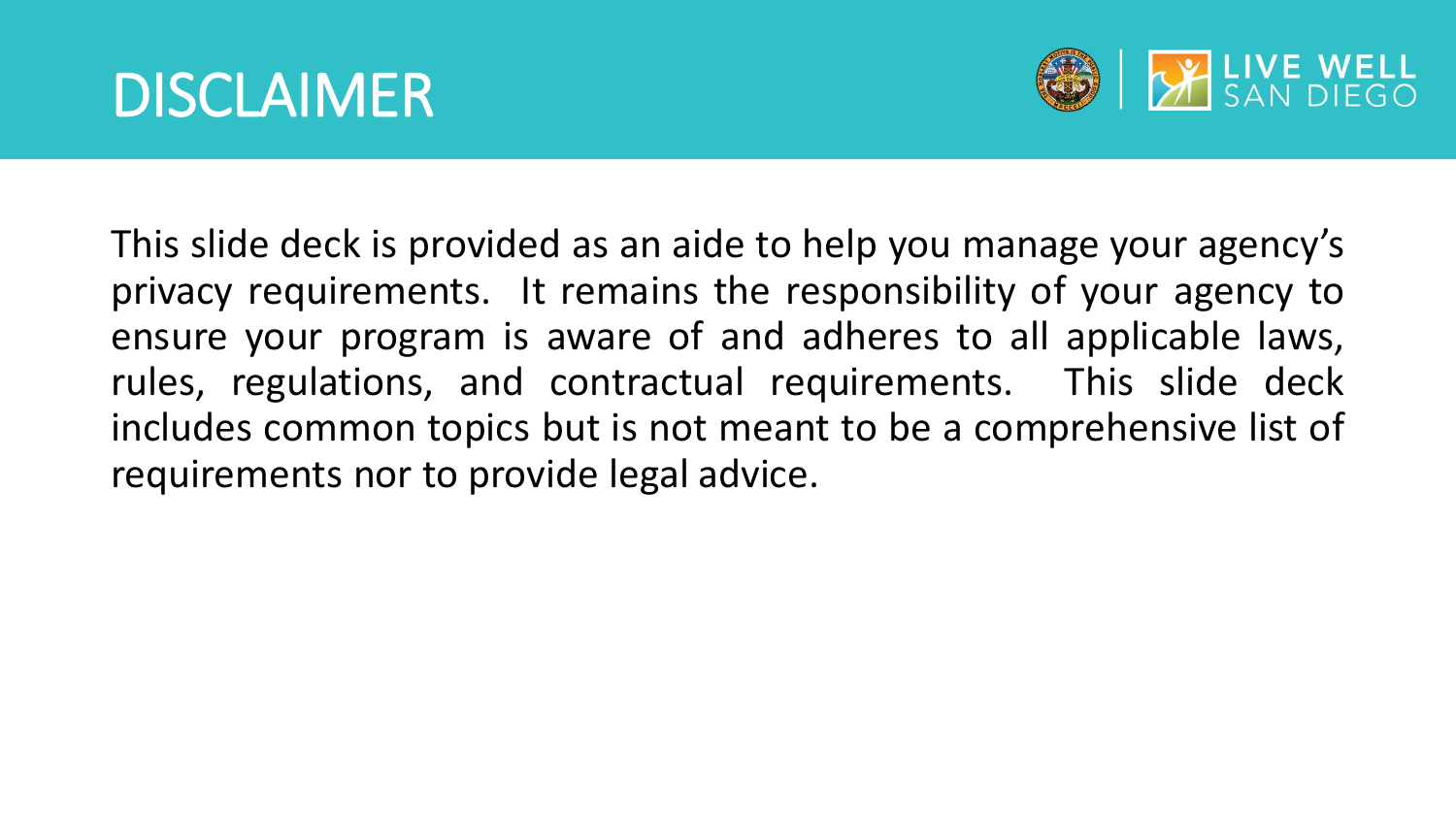## CONTENT



# Potential Privacy Considerations Part 2 Deep Dive

Other Privacy Developments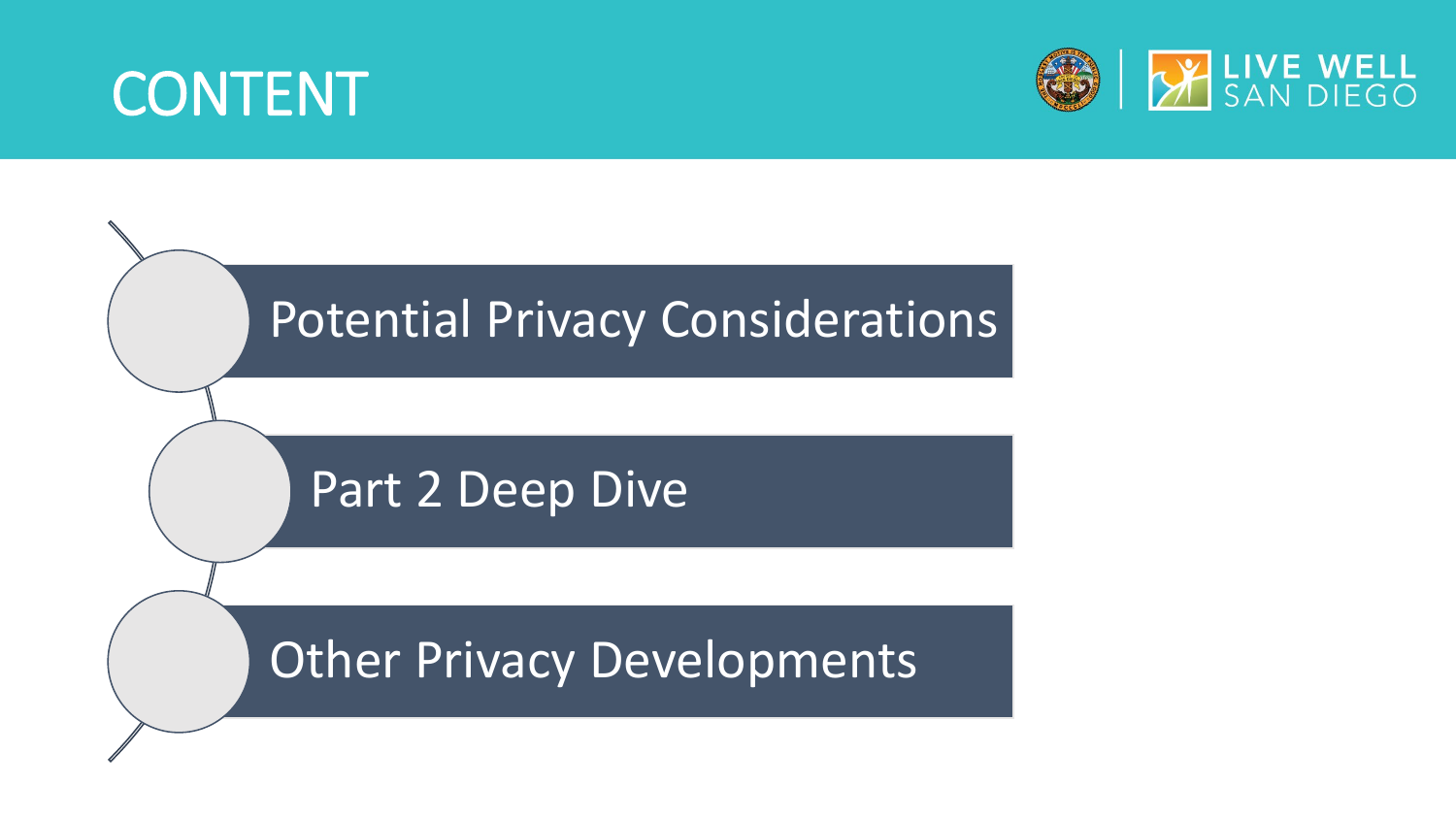## POTENTIAL PRIVACY CONSIDERATIONS



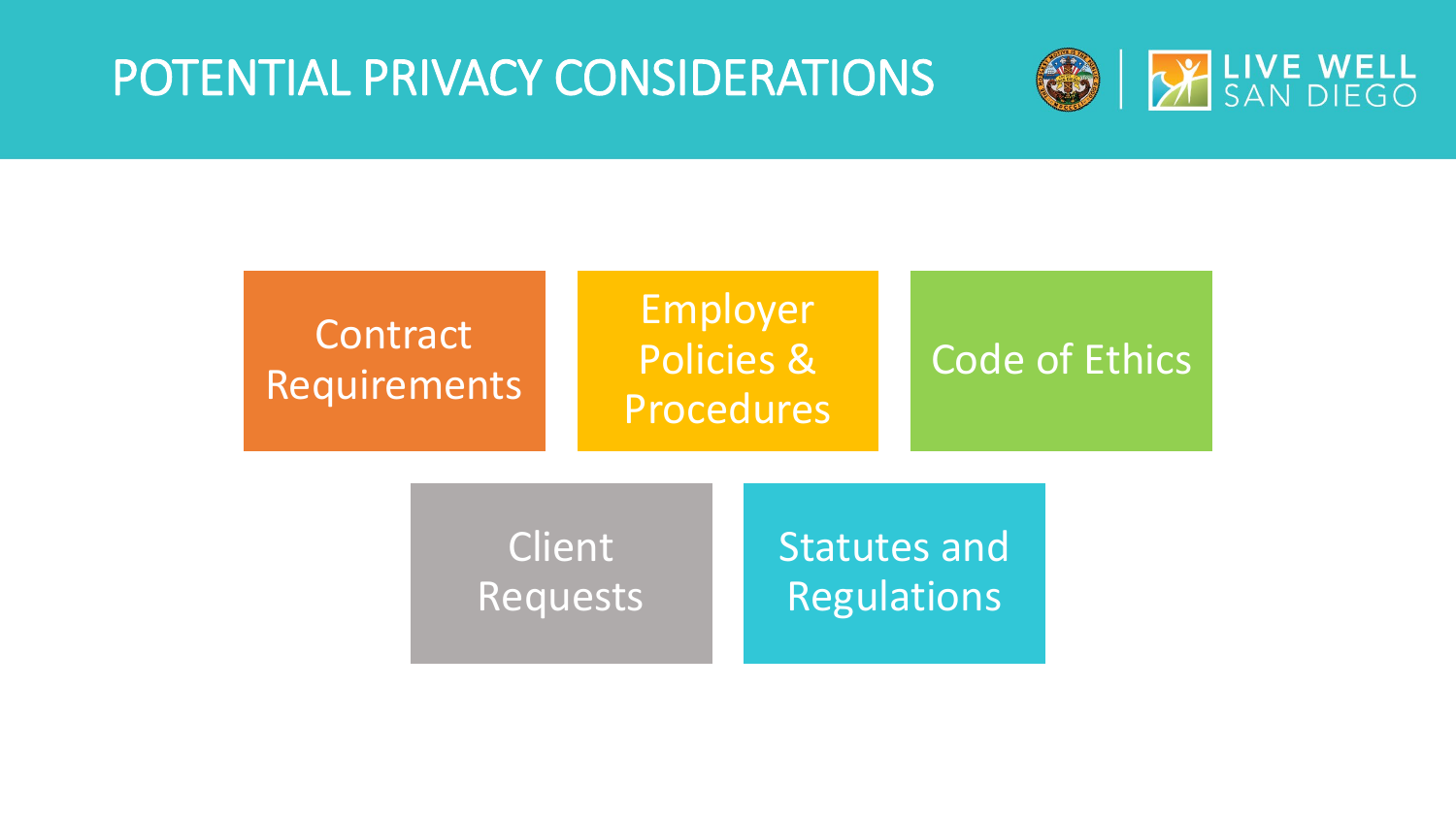

- Article 14 Language
	- https://www.sandiegocounty.gov/content/sdc/hhsa/programs/sd/compliance office/article 14.html
- Substance Use Disorder DMC-ODS Agreement with CA DHCS
	- https://www.sandiegocounty.gov/content/sdc/hhsa/programs/sd/compliance office/article 14.html
- Services template requirements
- Statement of Work
- Substance Use Disorder Provider Operations Handbook
	- <https://www.optumsandiego.com/content/sandiego/en/county-staff---providers/dmc-ods.html>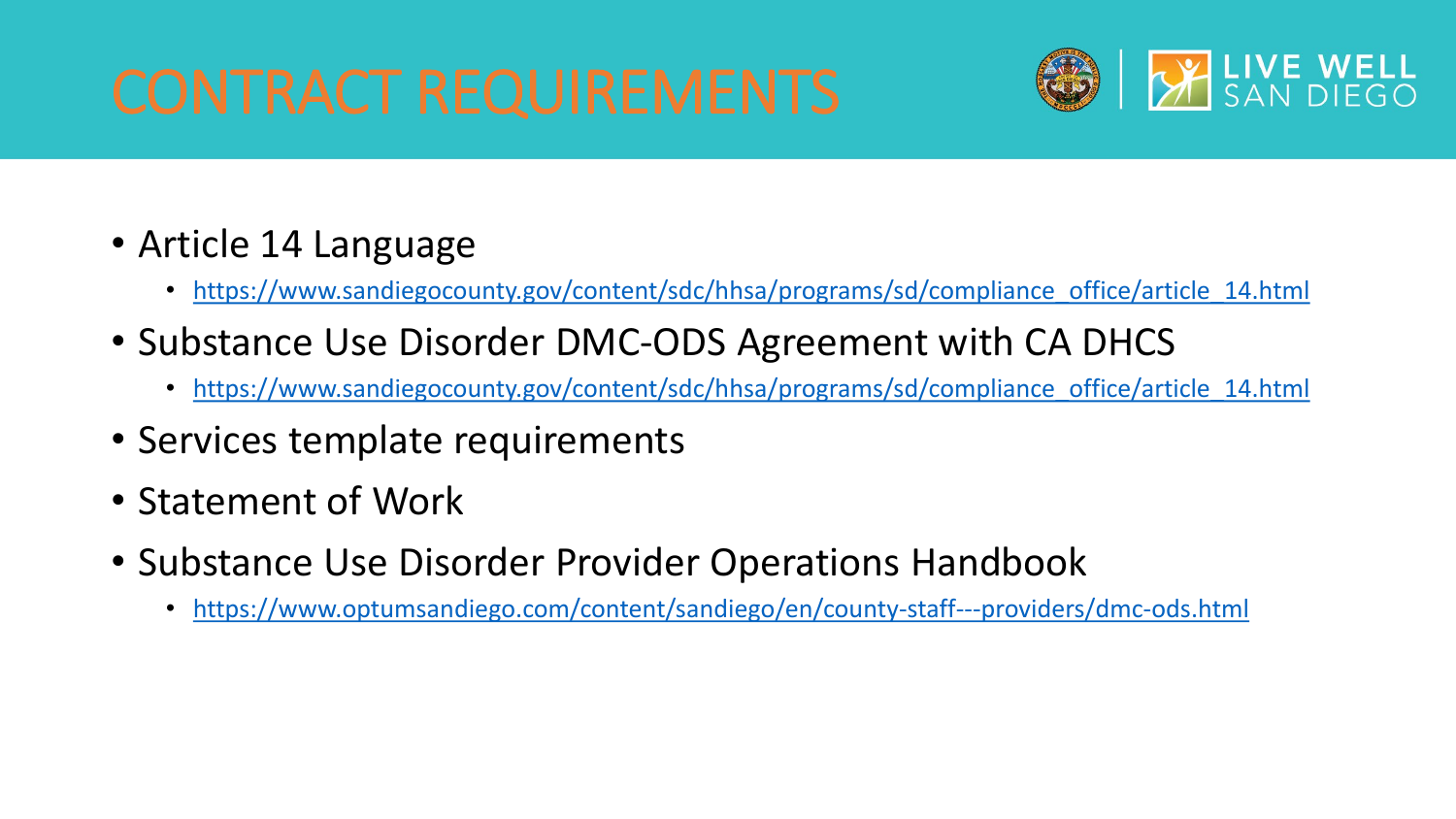## EMPLOYER POLICIES & PROCEDURES



- Minimum Necessary
- Training
- Use and Disclosures
- Provision of NPP
- Safeguards
- Breach Notifications

#### Examples of Policies and Procedures:

[https://www.sandiegocounty.gov/content/sdc/hhsa/programs/sd/compliance\\_office/privacy\\_policies\\_procedures.html](https://www.sandiegocounty.gov/content/sdc/hhsa/programs/sd/compliance_office/privacy_policies_procedures.html)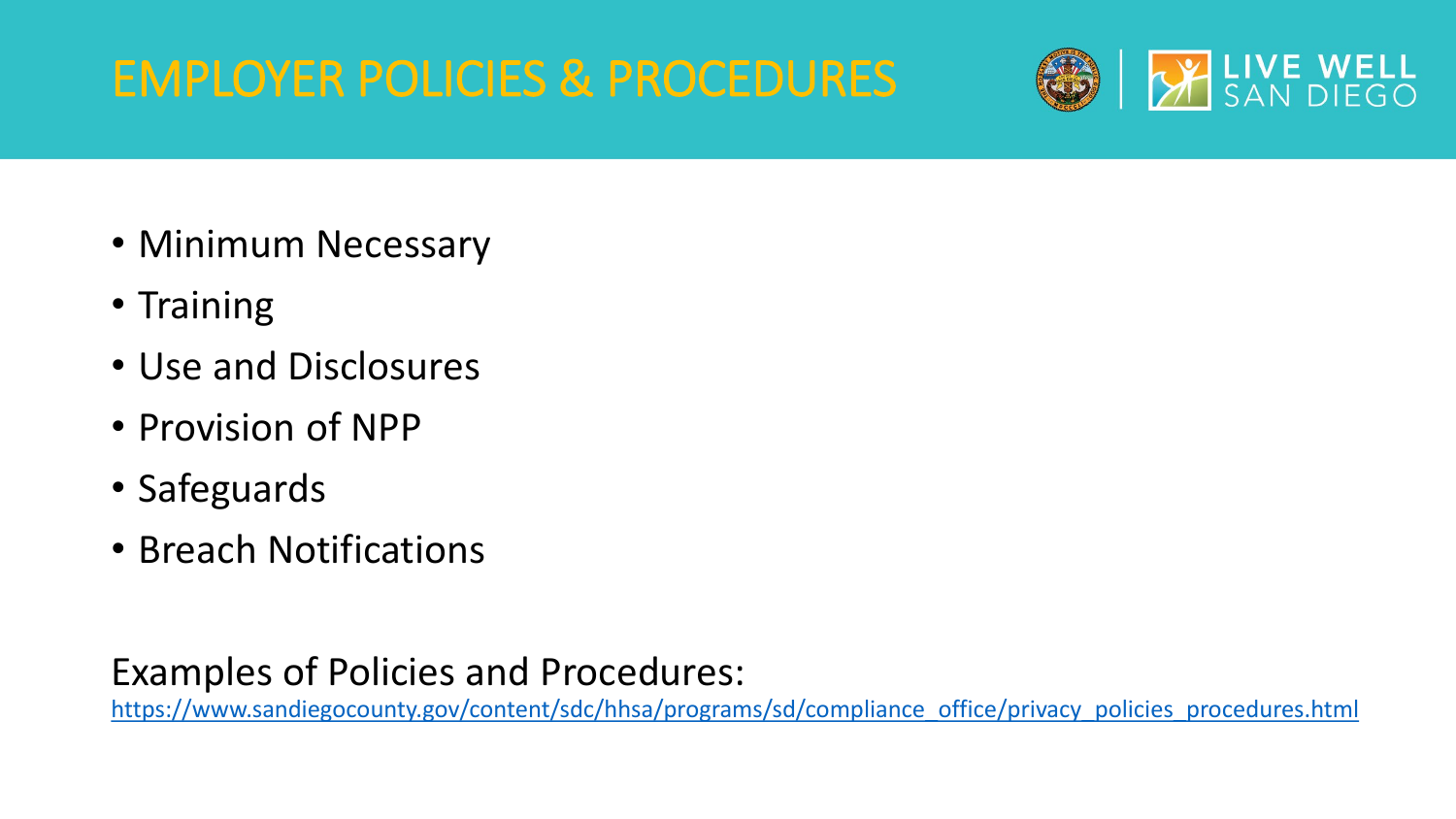

- Employer Code of Ethics
- Professional Association, Certification and/or Licensing Board Code of Ethics

#### Examples of Codes of Ethics:

- [https://www.sandiegocounty.gov/content/dam/sdc/hhsa/programs/sd/compliance/compliance-policies](https://www.sandiegocounty.gov/content/dam/sdc/hhsa/programs/sd/compliance/compliance-policies-and-procedures/code_of_conduct.pdf)and-procedures/code\_of\_conduct.pdf
- <https://www.sandiegocounty.gov/content/dam/sdc/cao/docs/elspstmt.pdf>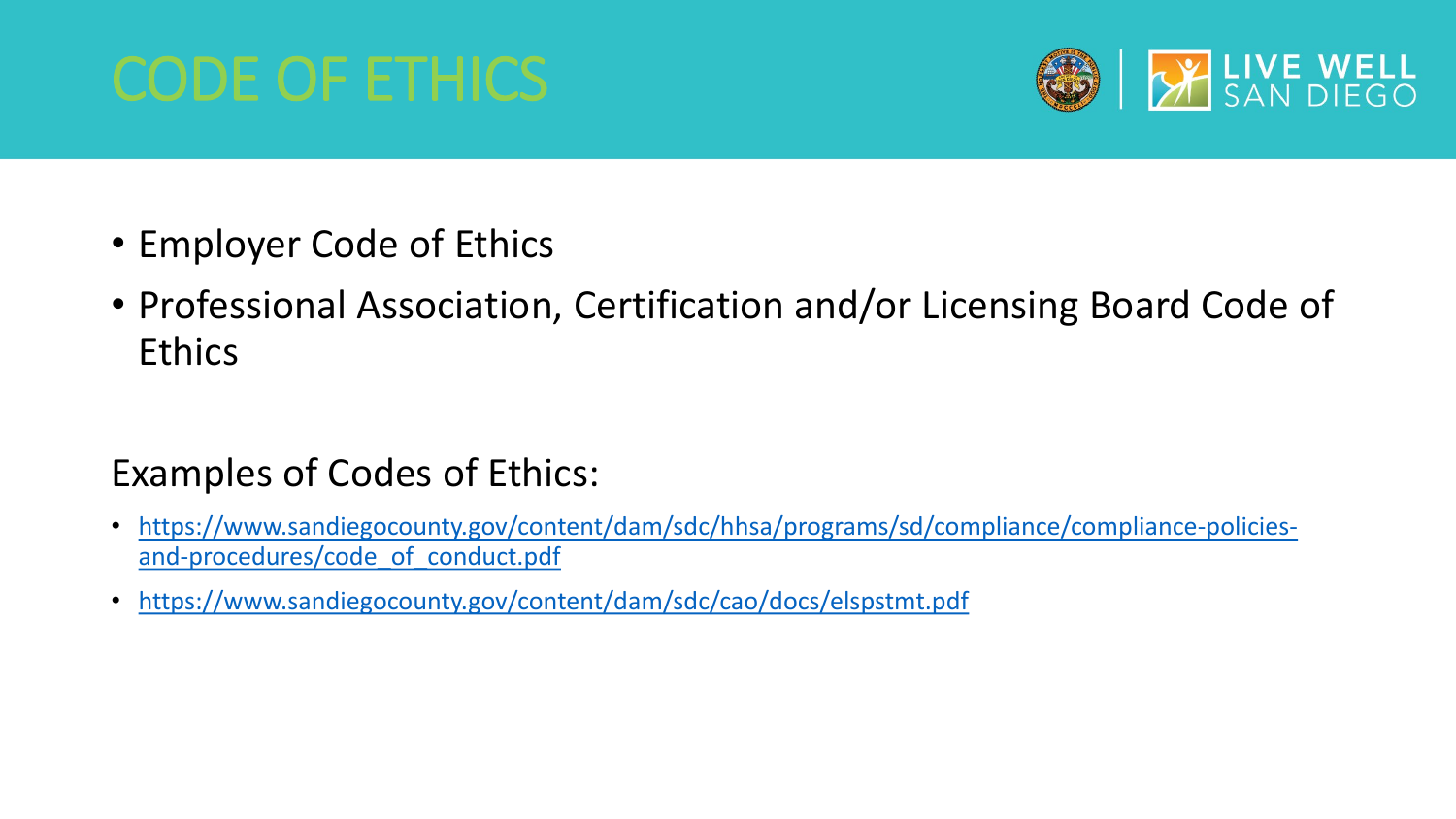## CLIENT REQUESTS



- Access to Records
- Amendments
- Accounting of Disclosure
- Requests for Restrictions
- Alternate Communications
- Authorizations/Disclosure Requests
- Privacy complaints/Non-retaliation

Examples of Client Requests Processes and Forms: [https://www.sandiegocounty.gov/content/sdc/hhsa/programs/sd/compliance\\_office/privacy\\_policies\\_procedures.html](https://www.sandiegocounty.gov/content/sdc/hhsa/programs/sd/compliance_office/privacy_policies_procedures.html)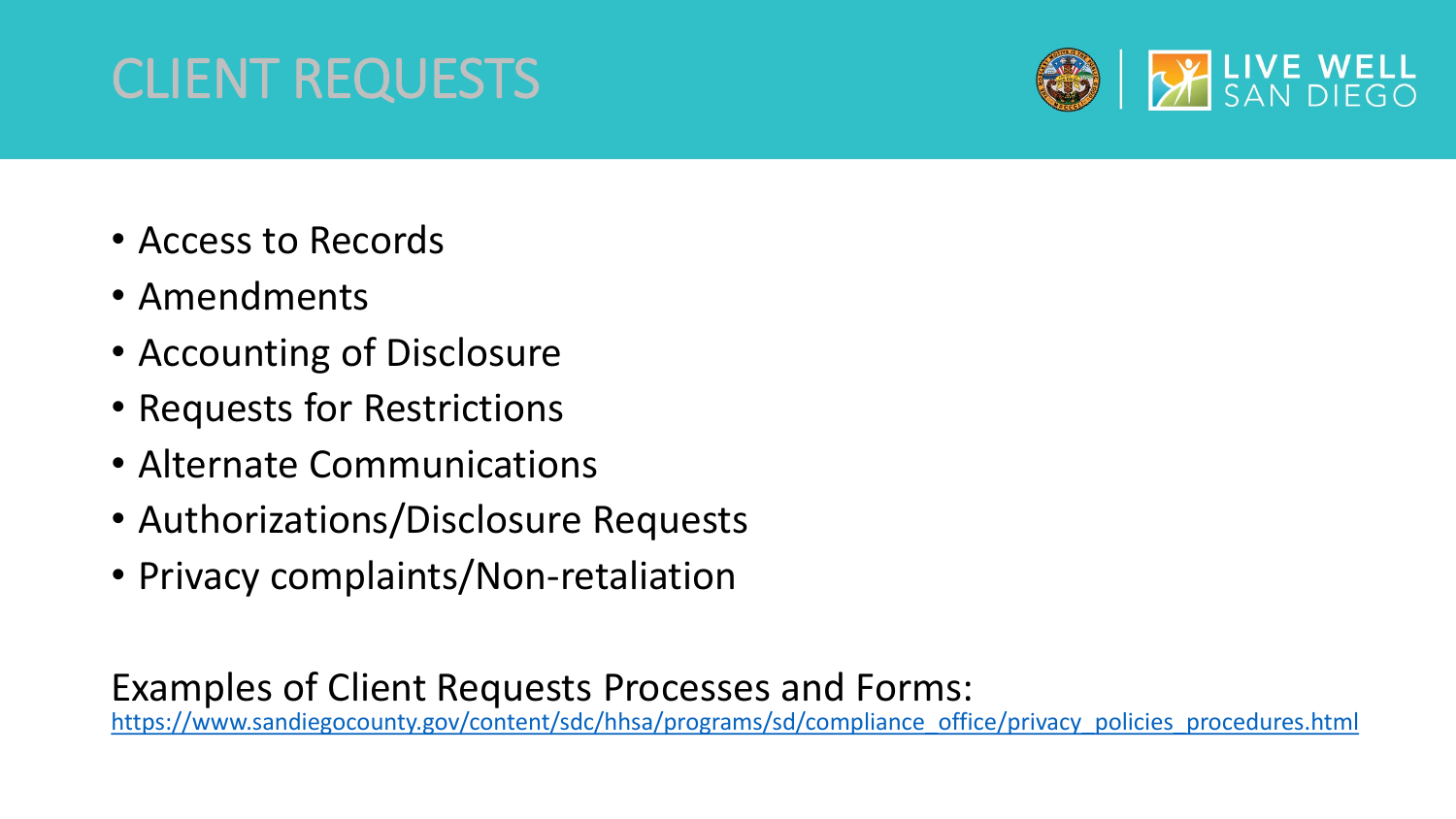## STATUTES & REGULATIONS



- 42 CFR Part 2 Confidentiality of Substance Use Disorder Patient Records (Part 2)
	- <https://www.govinfo.gov/content/pkg/FR-2020-07-15/pdf/2020-14675.pdf#page=52>
- 45 CFR Parts 160, 162, and 164 Health Information Portability & Accountability Act (HIPAA)
	- [http://www.hhs.gov/sites/default/files/ocr/privacy/hipaa/administrative/combined/hipaa](http://www.hhs.gov/sites/default/files/ocr/privacy/hipaa/administrative/combined/hipaa-simplification-201303.pdf)simplification-201303.pdf
- State Legislation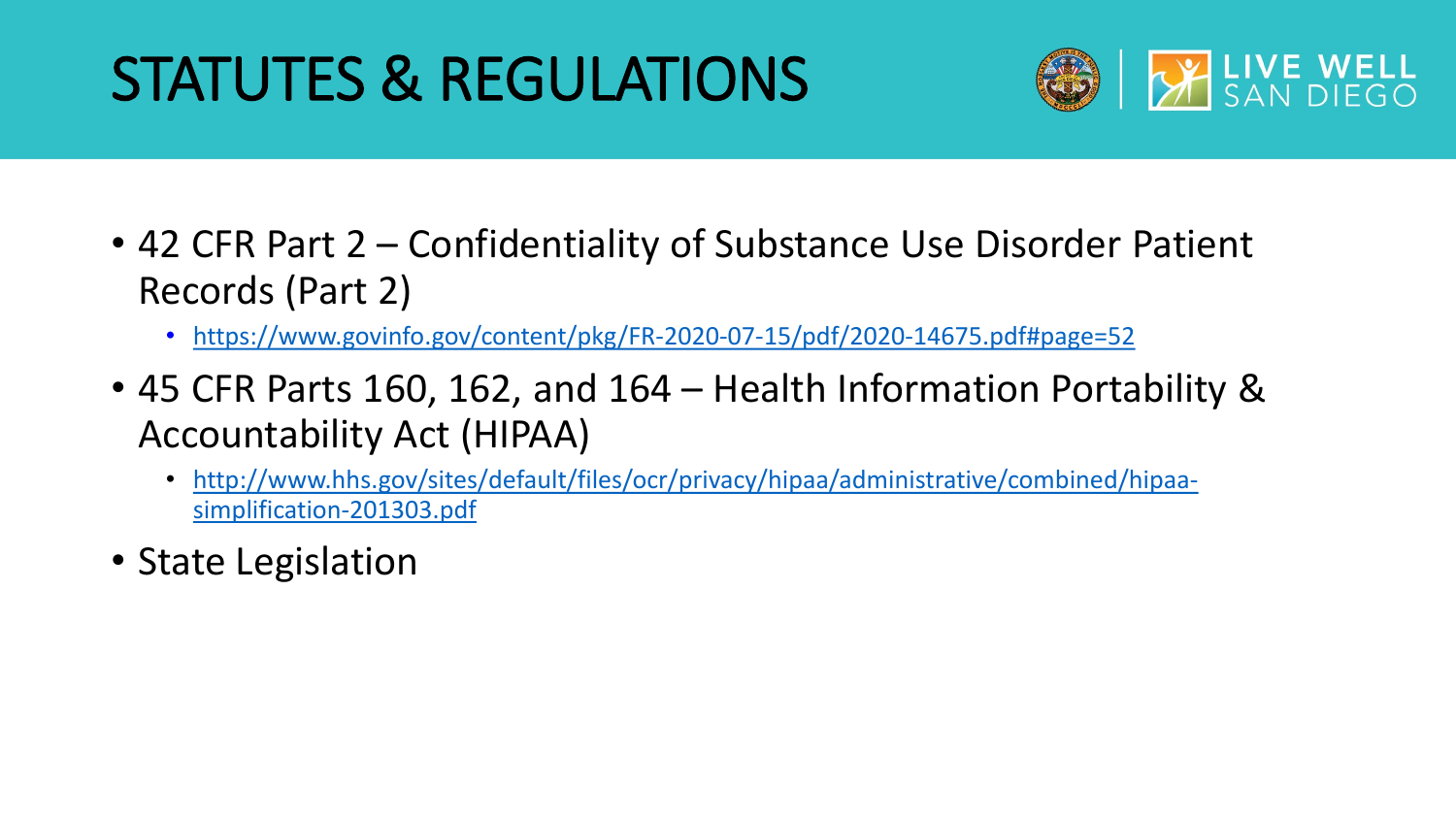## STATUTES & REGULATIONS



### PART 2 VS. HIPAA - HIGHLIGHTS

|                          | <b>HIPAA</b>                                                                                                                                                   | Part 2                                                                                                            |
|--------------------------|----------------------------------------------------------------------------------------------------------------------------------------------------------------|-------------------------------------------------------------------------------------------------------------------|
| Program<br>Applicability | "Covered entities" (healthcare providers,<br>health plans, healthcare clearinghouses) and<br><b>Business Associates</b>                                        | SUD patient records from federally-assisted<br>"Part 2 programs"                                                  |
| Data<br>Applicability    | "Protected Health Information"                                                                                                                                 | Records identifying an individual as seeking<br>or receiving SUD treatment                                        |
| Purpose                  | to ensure the integrity, confidentiality, and<br>accessibility of PHI<br>to provide individuals with rights to<br>understand and control how their PHI is used | to encourage people to seek SUD<br>treatment and reduce stigma through<br>enhanced confidentiality                |
| <b>Disclosures</b>       | Permits disclosures without patient<br>authorization for treatment, payment and<br>healthcare operations                                                       | Generally requires patient consent for<br>disclosures related to treatment, payment,<br>and healthcare operations |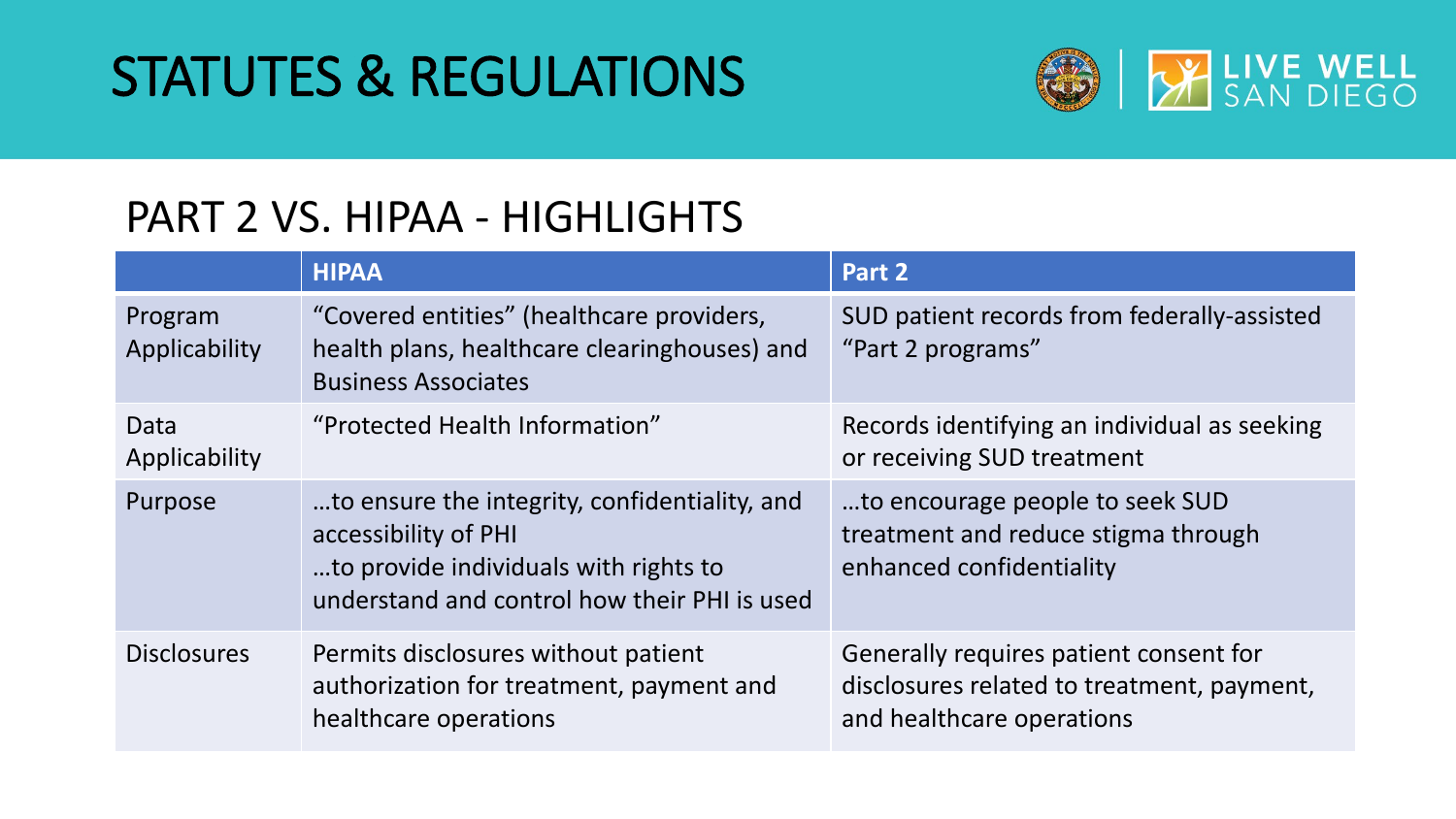## PART 2 DEEP DIVE



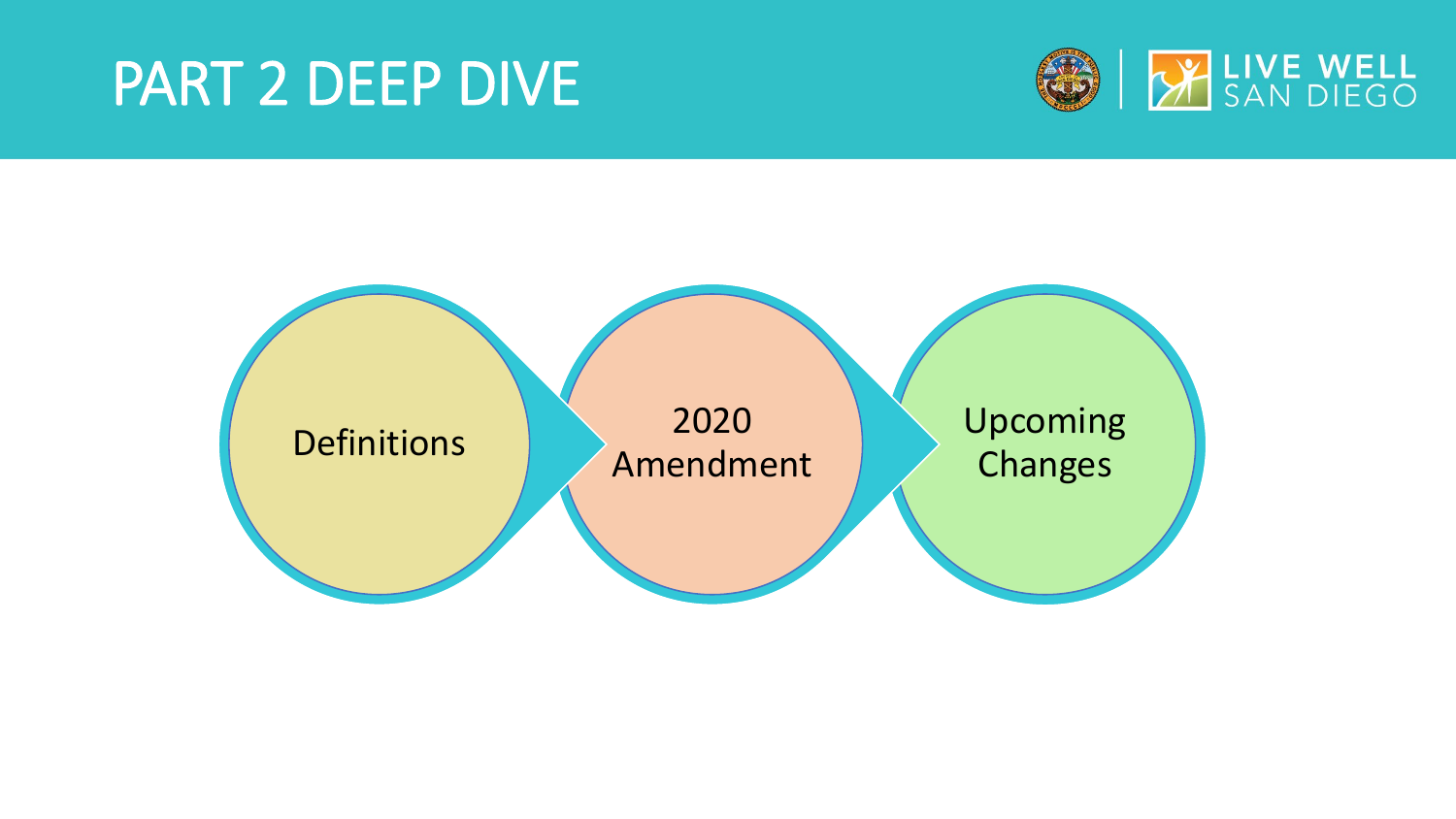## PART 2 DEFINITIONS



- "Part 2 Records" include any patient identifying information created, received, or acquired by a "Part 2 Program"
- "A Part 2 Program" is an individual, entity, or an identified unit/personnel in a general medical facility, that "holds itself out" as providing diagnosis, treatment, or referral for treatment for SUD, and which is federally assisted.
- "Holds itself out" means any activity that would lead one to reasonably conclude that the Program provides SUD diagnosis, treatment, or referral

SAMHSA's "Does Part 2 Apply to Me?":<https://www.samhsa.gov/sites/default/files/does-part2-apply.pdf>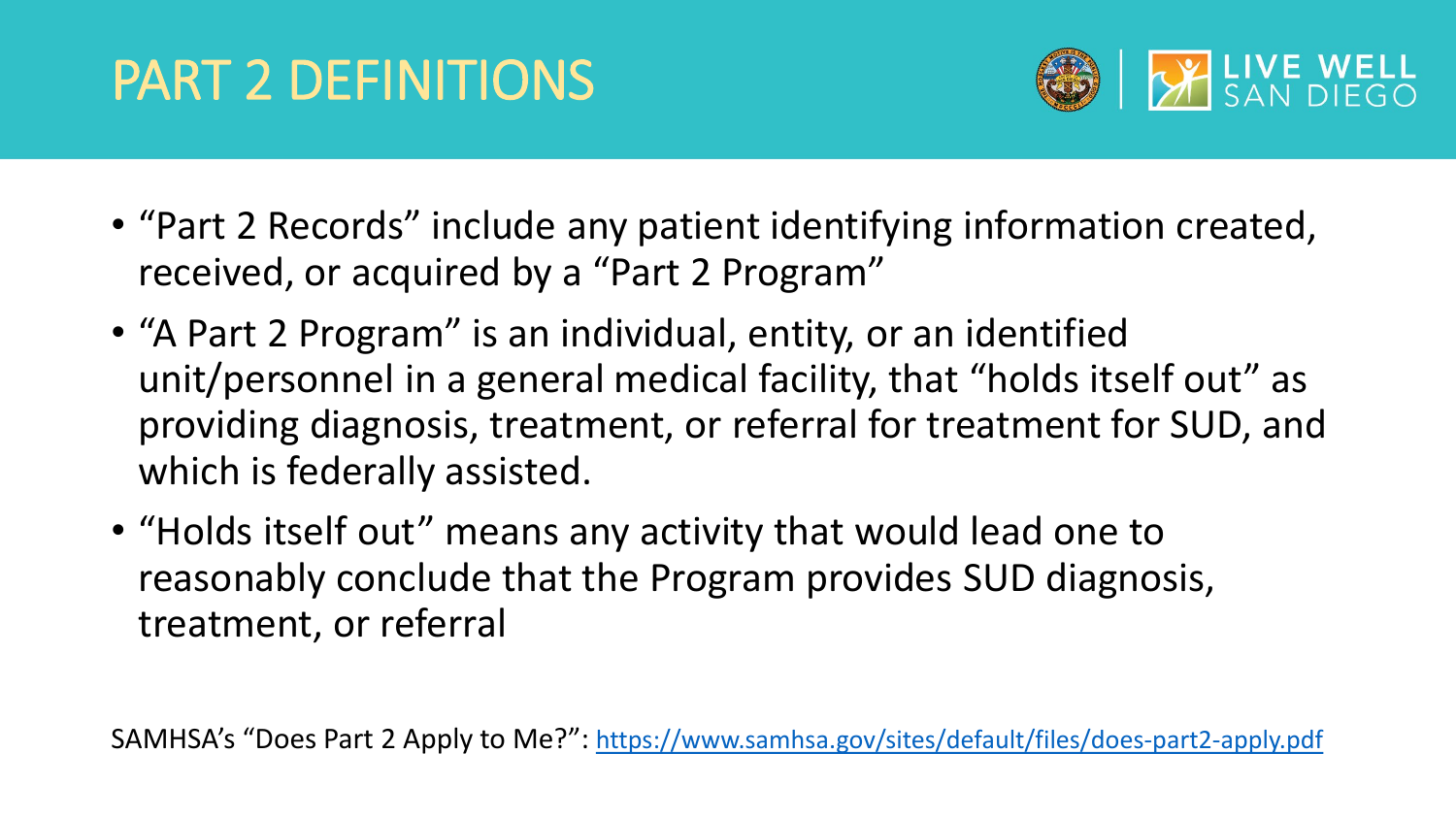## PART 2 AMENDMENT IN 2020



| <b>Provision</b>                                 | <b>What Changed?</b>                                                                                                                                                                                                                                                                                                                                                                                                                             | <b>Why Was This Changed?</b>                                                                                                                                                                                           |
|--------------------------------------------------|--------------------------------------------------------------------------------------------------------------------------------------------------------------------------------------------------------------------------------------------------------------------------------------------------------------------------------------------------------------------------------------------------------------------------------------------------|------------------------------------------------------------------------------------------------------------------------------------------------------------------------------------------------------------------------|
| <b>Applicability and</b><br><b>Re-Disclosure</b> | Treatment records created by non-Part 2 providers based on<br>their own patient encounter(s) are explicitly not covered by Part<br>2, unless any SUD records previously received from a Part 2<br>program are incorporated into such records. Segmentation or<br>holding a part of any Part 2 patient record previously received<br>can be used to ensure that new records created by non-Part 2<br>providers will not become subject to Part 2. | To facilitate coordination of care activities by non-<br>part-2 providers.                                                                                                                                             |
| <b>Disposition of</b><br><b>Records</b>          | When an SUD patient sends an incidental message to the<br>personal device of an employee of a Part 2 program, the<br>employee will be able to fulfill the Part 2 requirement for<br>"sanitizing" the device by deleting that message.                                                                                                                                                                                                            | To ensure that the personal devices of employees<br>will not need to be confiscated or destroyed, in<br>order to sanitize in compliance with Part 2.                                                                   |
| <b>Consent</b><br><b>Requirements</b>            | An SUD patient may consent to disclosure of the patient's Part<br>2 treatment records to an entity (e.g., the Social Security<br>Administration), without naming a specific person as the<br>recipient for the disclosure.                                                                                                                                                                                                                       | To allow patients to apply for benefits and<br>resources more easily, for example, when using<br>online applications that do not identify a specific<br>person as the recipient for a disclosure of Part 2<br>records. |

Fact Sheet: SAMHSA 42 CFR Part 2 Revised Rule: <https://www.samhsa.gov/newsroom/press-announcements/202007131330>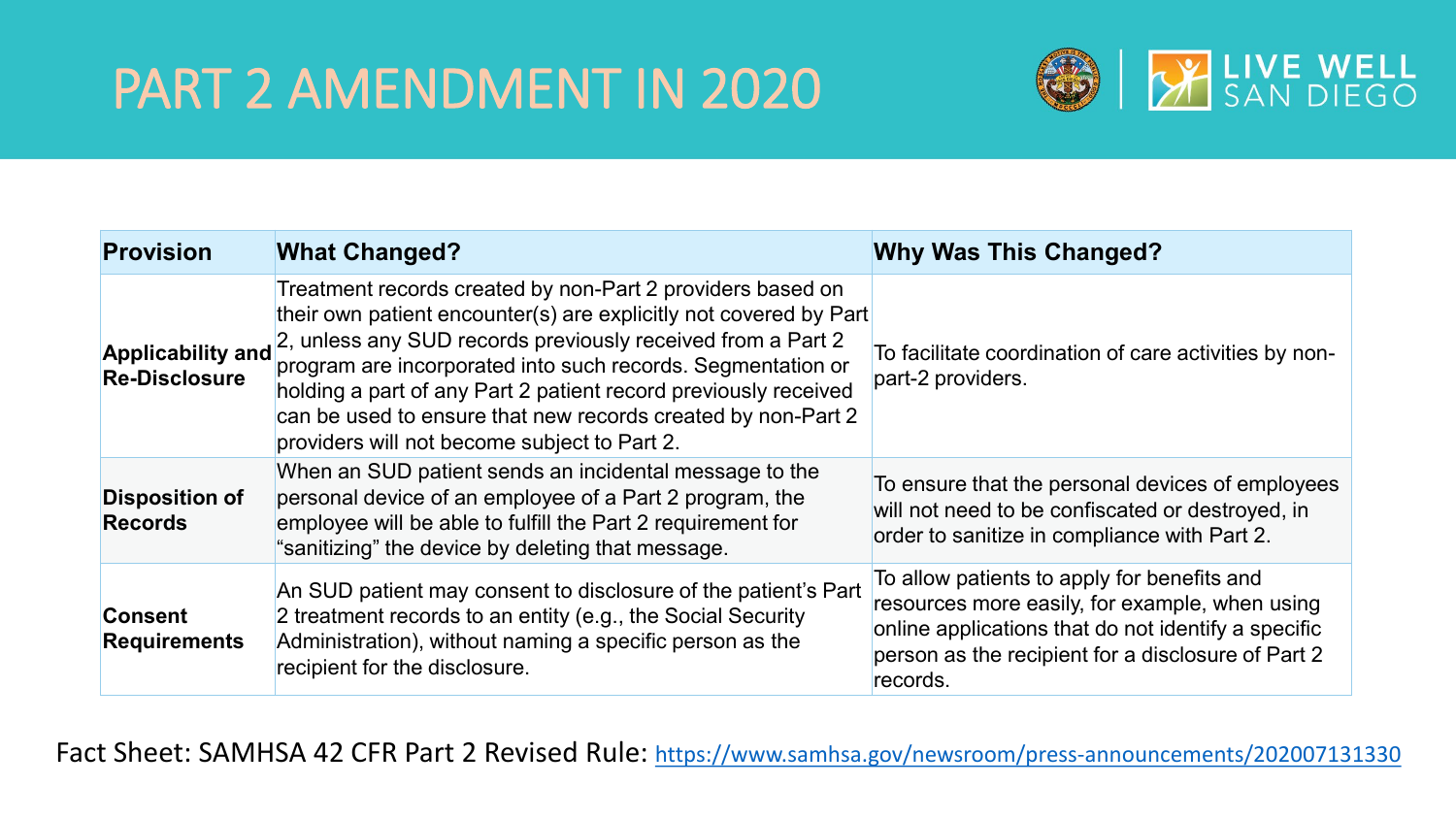## PART 2 AMENDMENT IN 2020



| <b>Provision</b>                                            | <b>What Changed?</b>                                                                                                                                                                                                                                             | <b>Why Was This Changed?</b>                                                                                                                                    |
|-------------------------------------------------------------|------------------------------------------------------------------------------------------------------------------------------------------------------------------------------------------------------------------------------------------------------------------|-----------------------------------------------------------------------------------------------------------------------------------------------------------------|
| <b>Medical</b><br><b>Emergencies</b>                        | Declared emergencies resulting from natural disasters (e.g.,<br>hurricanes) that disrupt treatment facilities and services are<br>considered a "bona fide medical emergency," for the purpose of<br>disclosing SUD records without patient consent under Part 2. | To ensure clinically appropriate communications<br>and access to SUD care, in the context of<br>declared emergencies resulting from natural<br>disasters.       |
| <b>Research</b>                                             | Disclosures for research under Part 2 are permitted by a HIPAA-<br>covered entity or business associate to individuals and<br>organizations who are neither HIPAA covered entities, nor<br>subject to the Common Rule (re: Research on Human<br>Subjects).       | To facilitate appropriate disclosures for research,<br>by streamlining overlapping requirements under<br>Part 2, the HIPAA Privacy Rule and the Common<br>Rule. |
| <b>Audit and</b><br><b>Evaluation</b>                       | Clarifies specific situations that fall within the scope of<br>permissible disclosures for audits and/or program evaluation<br>purposes.                                                                                                                         | To resolve current ambiguity under Part 2 about<br>what activities are covered by the audit and<br>evaluation provision.                                        |
| <b>Undercover</b><br><b>Agents and</b><br><b>Informants</b> | Court-ordered placement of an undercover agent or informant<br>within a Part 2 program is extended to a period of 12 months,<br>and courts are authorized to further extend the period of<br>placement through a new court order.                                | To address law enforcement concerns that the<br>current policy is overly restrictive to some<br>ongoing investigations of Part 2 programs.                      |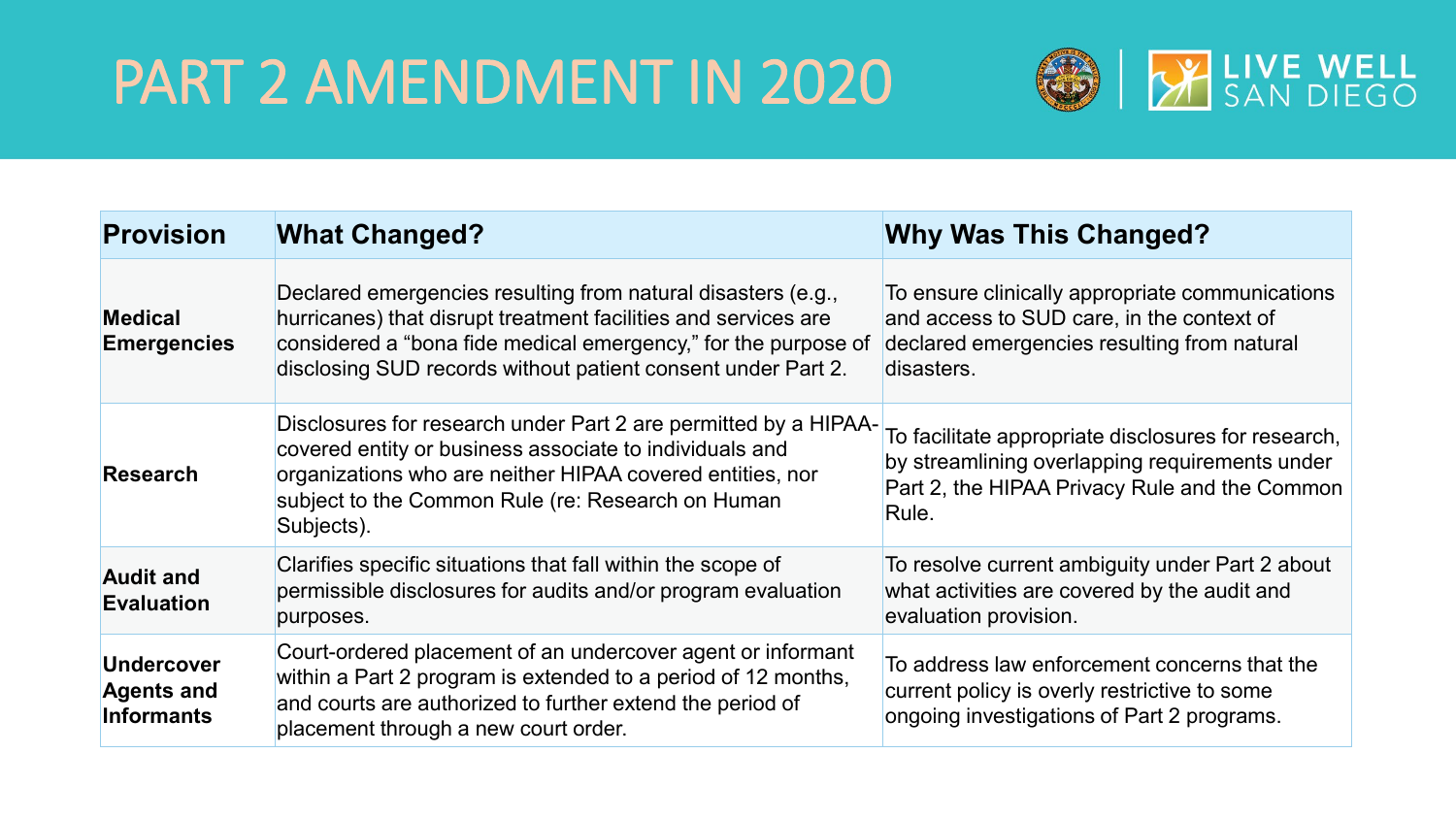## PART 2 AMENDMENT IN 2020



| <b>Provision</b>                                                                 | <b>What Changed?</b>                                                                                                                                                                                                                                                                                                                                                                                                                                                                                   | <b>Why Was This Changed?</b>                                                                                                                                                                                                                                                                           |
|----------------------------------------------------------------------------------|--------------------------------------------------------------------------------------------------------------------------------------------------------------------------------------------------------------------------------------------------------------------------------------------------------------------------------------------------------------------------------------------------------------------------------------------------------------------------------------------------------|--------------------------------------------------------------------------------------------------------------------------------------------------------------------------------------------------------------------------------------------------------------------------------------------------------|
| <b>Disclosures</b><br><b>Permitted w/</b>                                        | Disclosures for the purpose of "payment and health care"<br>operations" are permitted with written consent, in connection with<br>an illustrative list of 18 activities that constitute payment and<br><b>Written Consent</b> health care operations now specified under the regulatory<br>provision.                                                                                                                                                                                                  | In order to resolve lingering confusion under<br>Part 2 about what activities count as "payment"<br>and health care operations," the list of<br>examples has been moved into the regulation<br>text from the preamble, and expanded to<br>include care coordination and case<br>management activities. |
| <b>Disclosures to</b><br><b>Central</b><br><b>Registries and</b><br><b>PDMPs</b> | Non-OTP (opioid treatment program) and non-central registry<br>treating providers are now eligible to query a central registry, in<br>order to determine whether their patients are already receiving<br>opioid treatment through a member program.<br>OTPs are permitted to enroll in a state prescription drug<br>monitoring program (PDMP), and permitted to report data into the<br>PDMP when prescribing or dispensing medications on Schedules<br>II to V, consistent with applicable state law. | To prevent duplicative enrollments in SUD care,<br>duplicative prescriptions for SUD treatment,<br>and adverse drug events related to SUD<br>treatment.                                                                                                                                                |

\* HHS also issued guidance related to staff's use of personal email or cell phone to communicate with clients. Although HHS does not encourage patient communications through such personal devices, if an SUD patient sends an incidental message to an employee's personal device, the employee may fulfill Part 2 sanitation requirements by deleting the message.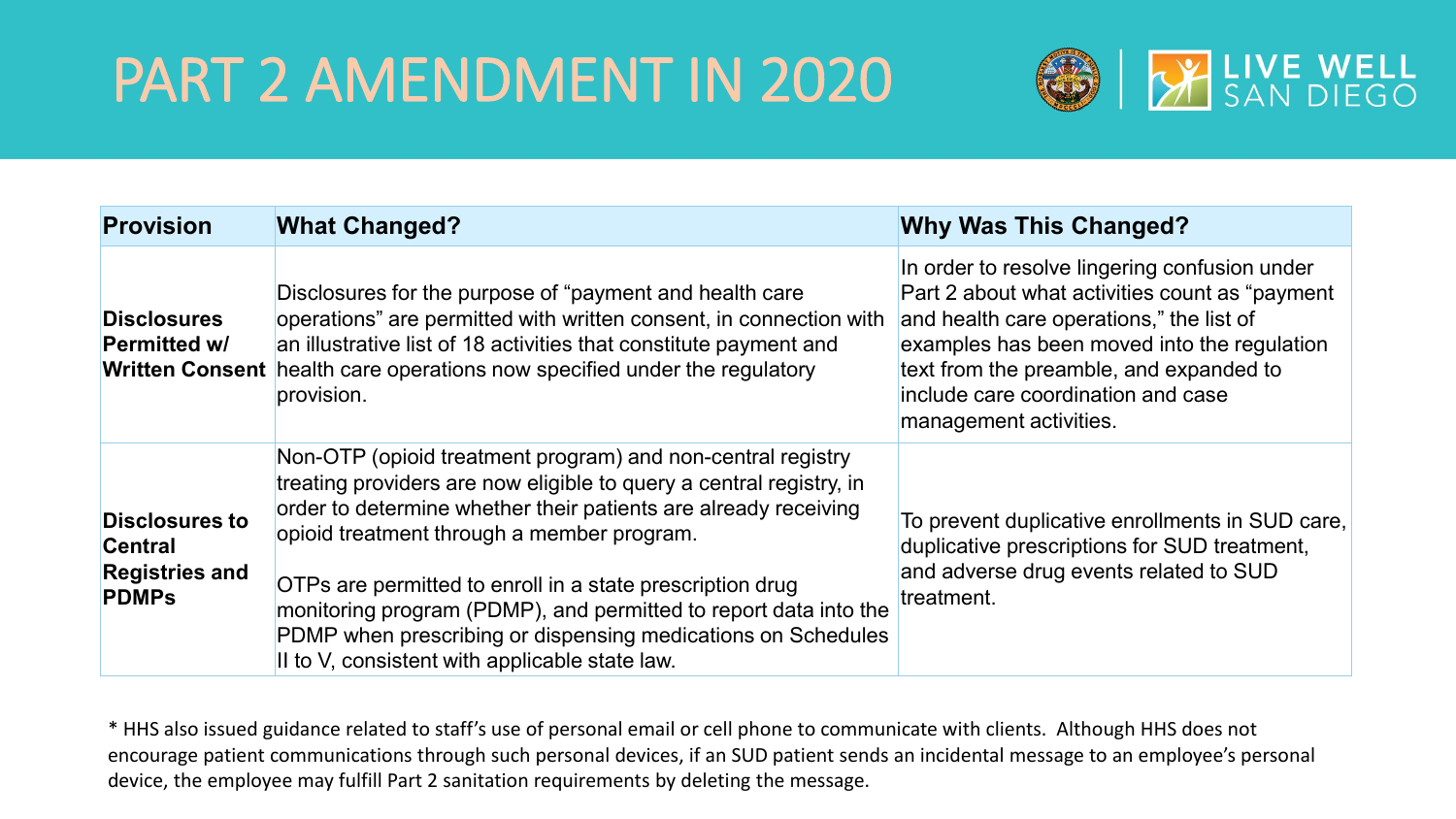## PART 2 AMENDMENT RESOURCES



- HHSA Compliance Office Tip Sheet:
	- ACO Tip Sheet [42 CFR Changes \(pdf\) \(optumsandiego.com\)](https://www.optumsandiego.com/content/dam/san-diego/documents/dmc-ods/communications/ACO_Tip_Sheet_-_42_CFR_Changes_Effective_2020.08.14_-_version_date_2020.08.pdf)
- SAMHSA FAQ and Fact Sheets on Part 2:
	- <https://www.samhsa.gov/about-us/who-we-are/laws-regulations/confidentiality-regulations-faqs>
- ASAM et al.'s 'Closer Look at Part 2':
	- <https://www.asam.org/docs/default-source/advocacy/coe-phi-faqs-about-42-cfr-part-2.pdf>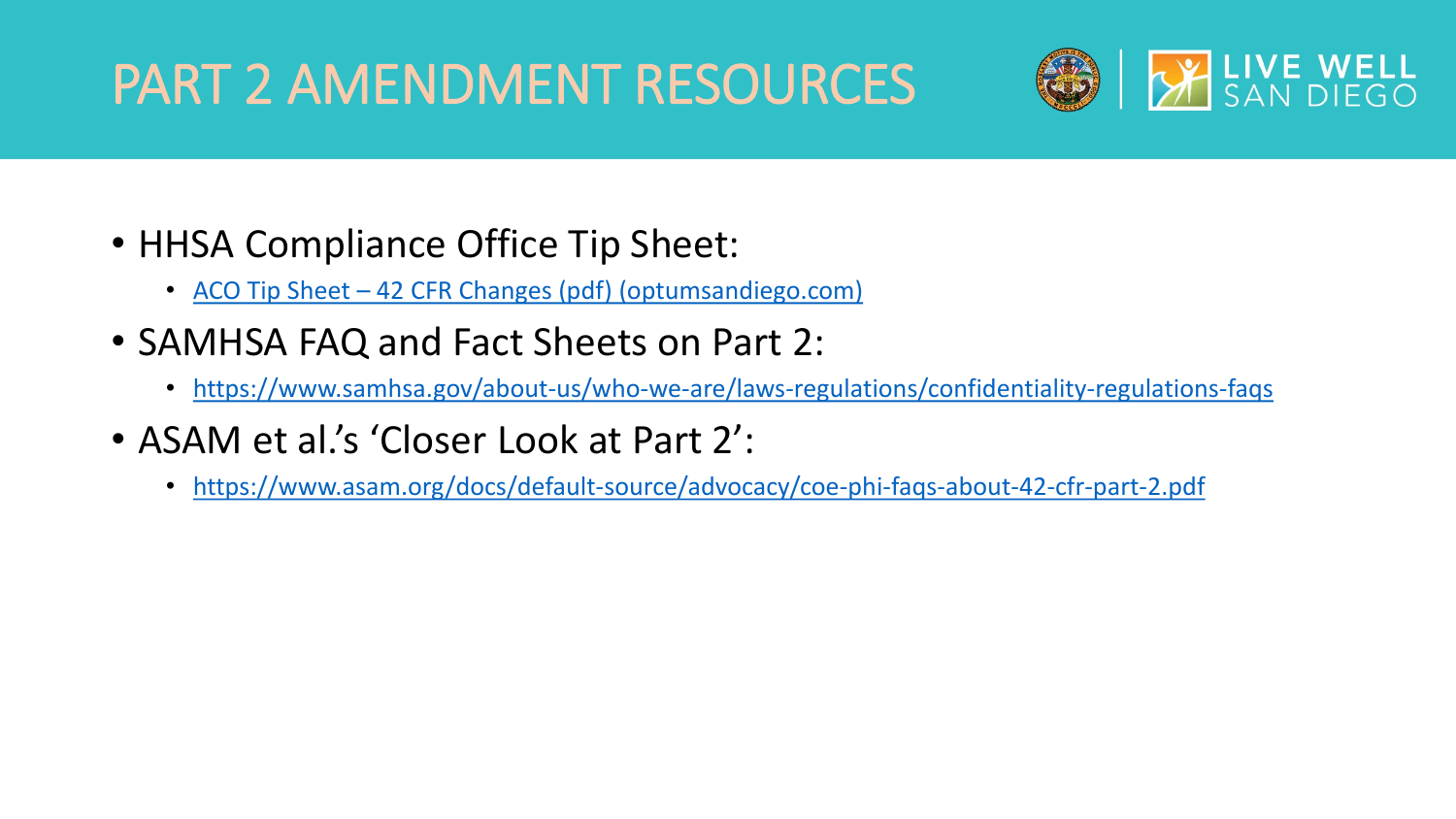## UPCOMING CHANGES TO PART 2



- The Coronavirus Aid, Relief, and Economic Security Act (CARES Act) amended Part 2 to more closely align with HIPAA in an effort to facilitate care coordination
- However, Part 2 has not (yet) been changed to include CARES Act requirements
	- SAMHSA's statement on the Part 2 Amendment Process/Status: <https://www.samhsa.gov/newsroom/statements/2021/42-cfr-part-2-amendments-process>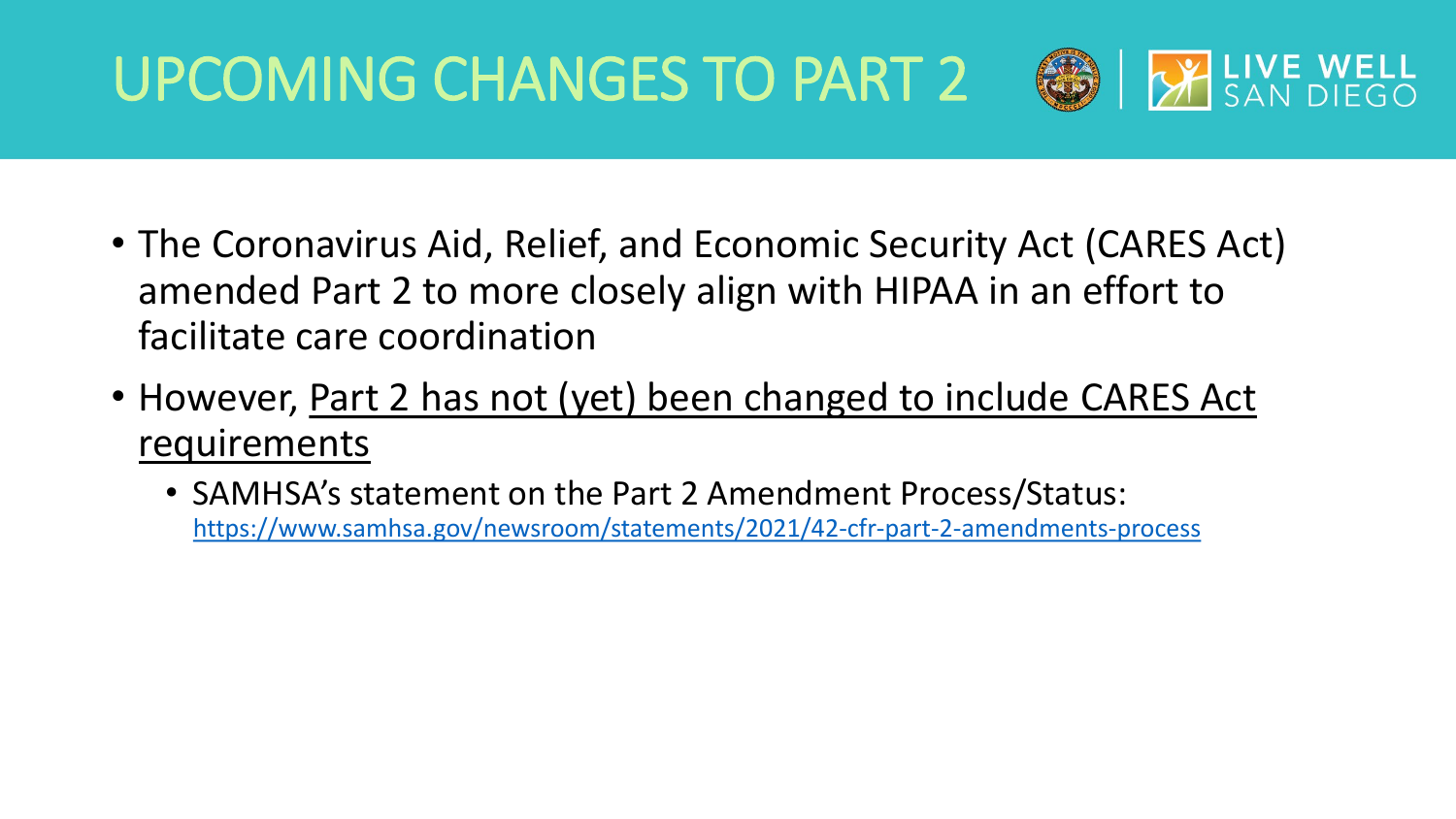## UPCOMING CHANGES TO PART 2



#### • Consent:

- Consent will still be required for most disclosure of SUD records
- With a general consent, TPO sharing will be made consistent with HIPAA for TPO
- Use of Records
	- Generally will prohibit use of SUD records in court proceedings without a court order or patient consent
- Anti-Discrimination Provisions
	- Will prohibit discrimination based on information in protected SUD records
- Enforcement
	- Will change enforcement authority
	- Will adopt HIPAA fines and penalties
	- Will apply HIPAA breach notification rules